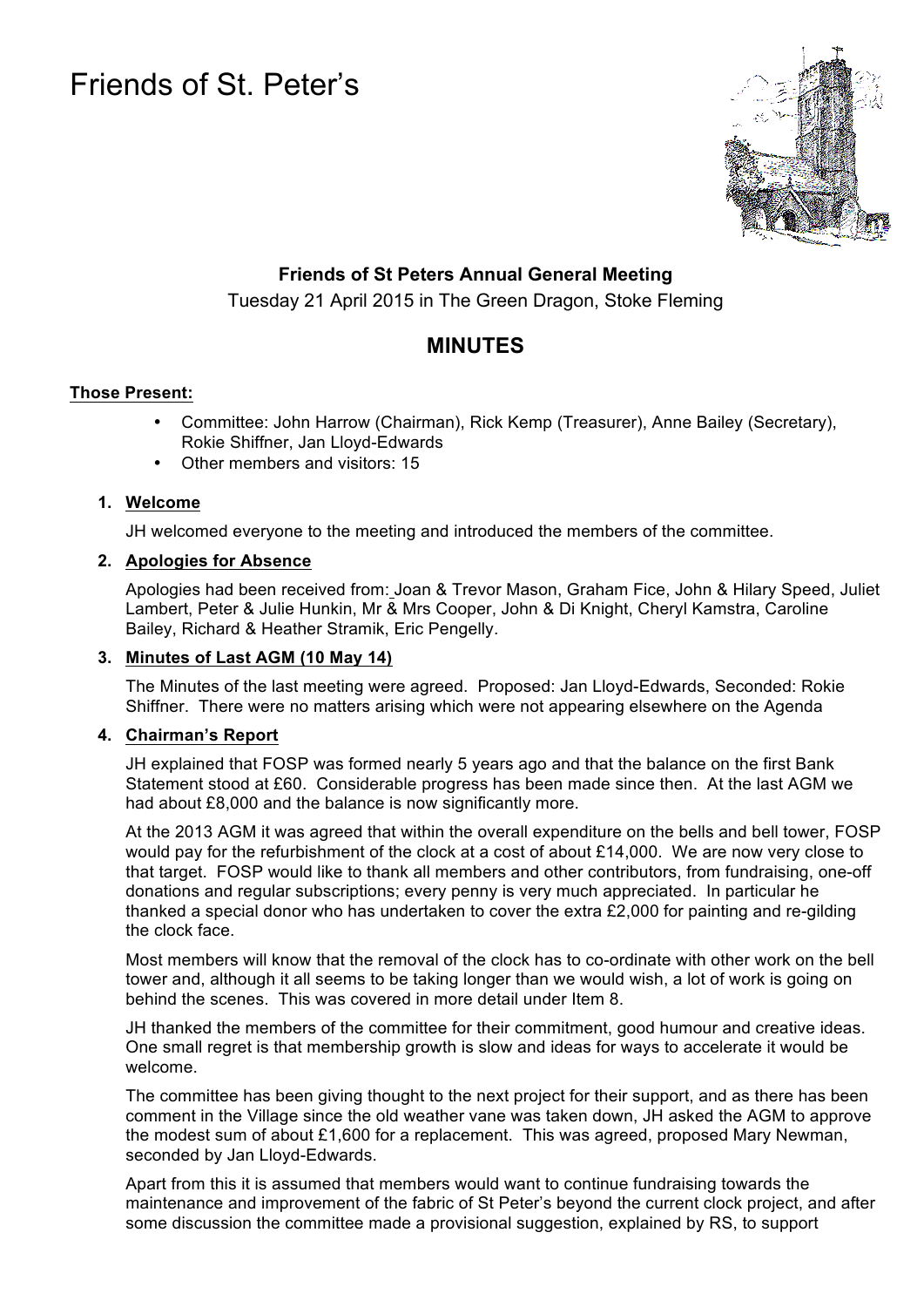conservation of the stained glass windows. The scope of this project has yet to be defined. It is possible that grants might be available but, subject to quotes being obtained and the shortfall established, the AGM agreed in principle that this would be a suitable aim to support.

Finally, JH stated that he had been intending to stand down as chairman at this meeting, but in view of the current level of activity on the tower project and the continuing support of his colleagues, he had decided to withdraw his resignation and continue in post for another year, if elected. JLE expressed the gratitude of the committee for this decision.

#### **5. Treasurer's Report**

The Financial Statement was circulated and is attached; it shows a current balance of some £14,800.

The Treasurer explained that there were two types of entry in the "Subscriptions" section, standing orders, which comprise 70% of the total (up from 66% last year), and annual donations. He commented that standing orders were preferred as it allowed an assessment of the regular income.

It had been noticed that in October 2014 some expected monthly standing order income had not been received by the bank. RK will identify the members involved and AB will draft a letter for those affected to send to their respective banks to start the resolution of this issue.

RK suggested that an external auditor should be appointed to review the accounts and to ensure that proper records were kept. This was becoming more important as the balance in the account has increased to a significant level. Members were asked to suggest anyone they thought might be willing to fill the post.

In response to a question from the floor, RK undertook to look again at interest bearing accounts.

#### **6. Committee Nominations/Election**

AB explained that the Constitution allowed for 5 committee members who could be re-elected if they were prepared to continue. All said they were so prepared. She asked for any further nominations – there were none, but anyone interested in assisting the committee in the future was invited to contact her. Sue Tweed proposed that the existing committee should be re-elected en bloc. This was seconded by Mary Newman, and carried unanimously.

RK told the meeting that assistance is frequently required at events, and any members who were able to take part would be very welcome.

#### **7. Fundraising Plans for 2015/16**

JLE outlined the plans for the coming year:

- a. "Friends on the Beach" event at the Venus Café on 24 April. This has been generously sponsored by the Venus Company; they will provide the 3-course dinner free of charge, in return for the takings at the bar on the evening. The entertainer Damian Corbett has reduced his fee substantially and it is expected that this will be covered by the proceeds of the raffle. Thus the entire takings from ticket sales will be available to the FOSP funds.
- b. FOSP will have a stall at the Hort & Sport Village Show again this year, on Bank Holiday Monday, 31 August.
- c. The autumn concert this year will be on 26 September and will feature the Kingsmen, the barbershop chorus from Kingsbridge. More information will be provided nearer the time.
- d. FOSP will also be represented at the Christmas Tree Festival and the Craft Fayre.
- e. If the Bellringers run a tower open day this year, the FOSP will be represented to maintain awareness of their role in fundraising for church maintenance.

#### **8. Progress on Tower Project**

AB then gave an overview of the progress on the tower project. She stressed that the project as a whole was the responsibility of John Dietz, the tower captain and churchwarden. However, as FOSP had raised the funds for the renovation of the clock, which was an integral part of the overall tower renovation, they had an interest in understanding the nature of the problems and the relationship of the various components of work.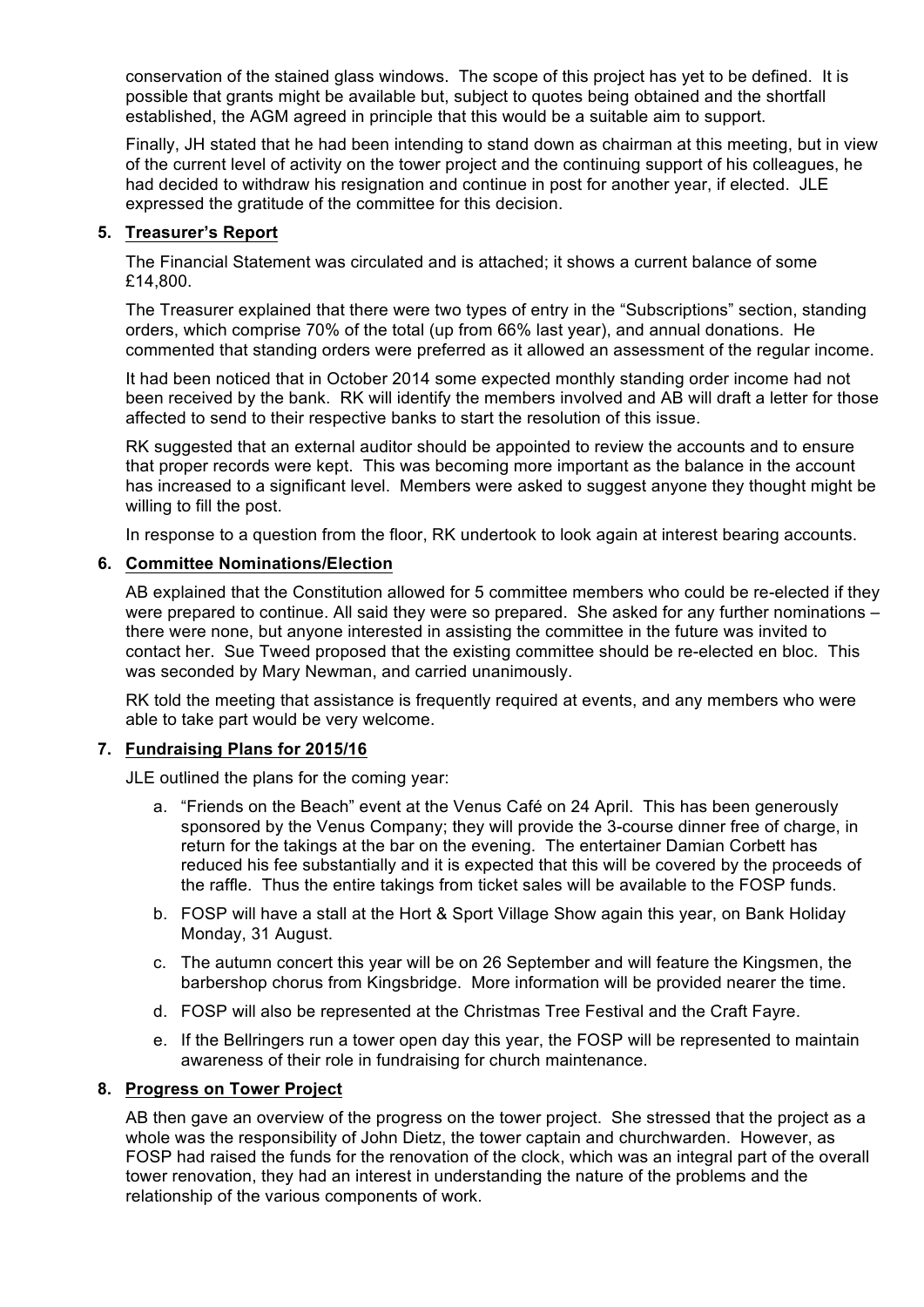After an overview of the work required, she identified the activities which had been completed this year, and in particular summarised the costs of the project, and the current state of raised and promised funds. It is intended to apply for a grant from the Heritage Lottery Fund - or Viridor (Pennon) if the HLF bid fails - as soon as an accurate estimate of the outstanding funds required had been established.

#### **9. Any Other Business**

- AB explained that the current FOSP website would be terminated on 1 May and that an alternative would be set up as soon as possible.
- On behalf of the PCC, Peter Barker thanked FOSP for their support and enthusiasm. He commented that it is wonderful to have such an historic building, but it presents tremendous problems to look after. The PCC is very grateful.
- Robin Shiffner asked about recruitment and whether an active effort was being undertaken. JH explained his original approach but that this had been very labour intensive and would welcome any ideas to increase the number of members. In particular he asked for existing members to encourage their friends and neighbours to join.

There being no other business, JH thanked everyone for attending and contributing to the meeting with their suggestions.

> Anne Bailey 21 April 15